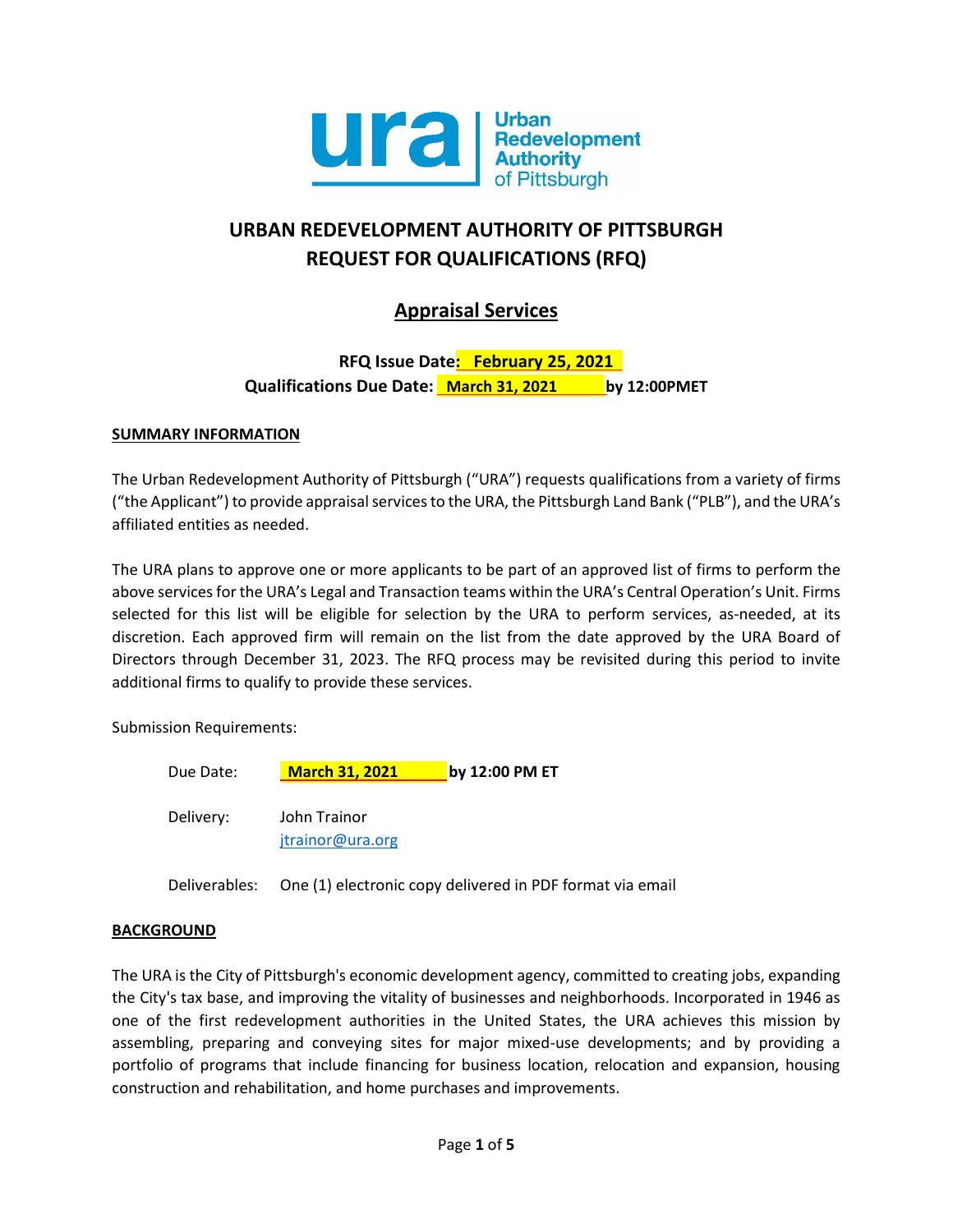The PLB is a Single Purpose entity that facilitates the transition of distressed real property into productive reuse, whether public use or private development. The PLB is an affiliated entity of the URA.

# **OBJECTIVES**

The URA seeks to create a panel of qualified firms to conduct as-needed services related to property appraisals. To effectively accomplish the URA's objectives, the URA is soliciting information from interested firms on their ability to perform these services, including scale, volume and price structure.

#### **GENERAL INFORMATION**

The URA maintains an inventory of approximately 1,500 properties, annually acquiring and disposing of approximately 100 parcels, respectively. These parcels vary greatly in typology – physical condition, size, dimensions, location, zoning, and end use. The URA requires on-demand appraisals of parcels which it may acquire, sell, or include in requests for development proposals.

## **QUALIFICATIONS:**

The selected applicants / appraisers must:

- Have a certified real estate appraiser license in the Commonwealth of Pennsylvania
- Have a minimum of 3-5 years of performing appraisal services
- Have experience in appraising all types of property including, but not exclusive of, vacant lots, residential properties, commercial properties, industrial properties, special use properties, easements, and real property interests less than fee, i.e., leaseholders, reversions, remainders, easements, etc.
- Be qualified to testify before Pennsylvania Courts of competent jurisdiction and Board of Viewers
- Have Court demeanor and a reputation for credibility; be articulate and possess strong written communication skills
- Be available to perform the work assigned within the time frame required in the agreement
- Have familiarity with the Eminent Domain Code of Pennsylvania and relevant Real Estate Laws
- Possess knowledge of land values in the City of Pittsburgh
- Be qualified to appraise pursuant to the laws of Pennsylvania and should possess an active real estate broker's license

Additionally: Prior acceptable experience with the URA will be considered.

#### **SUBMISSION REQUIREMENTS**

Each submission should include the following:

- 1. Title Page Include the firm's name, contact person and contact information
- 2. Table of Contents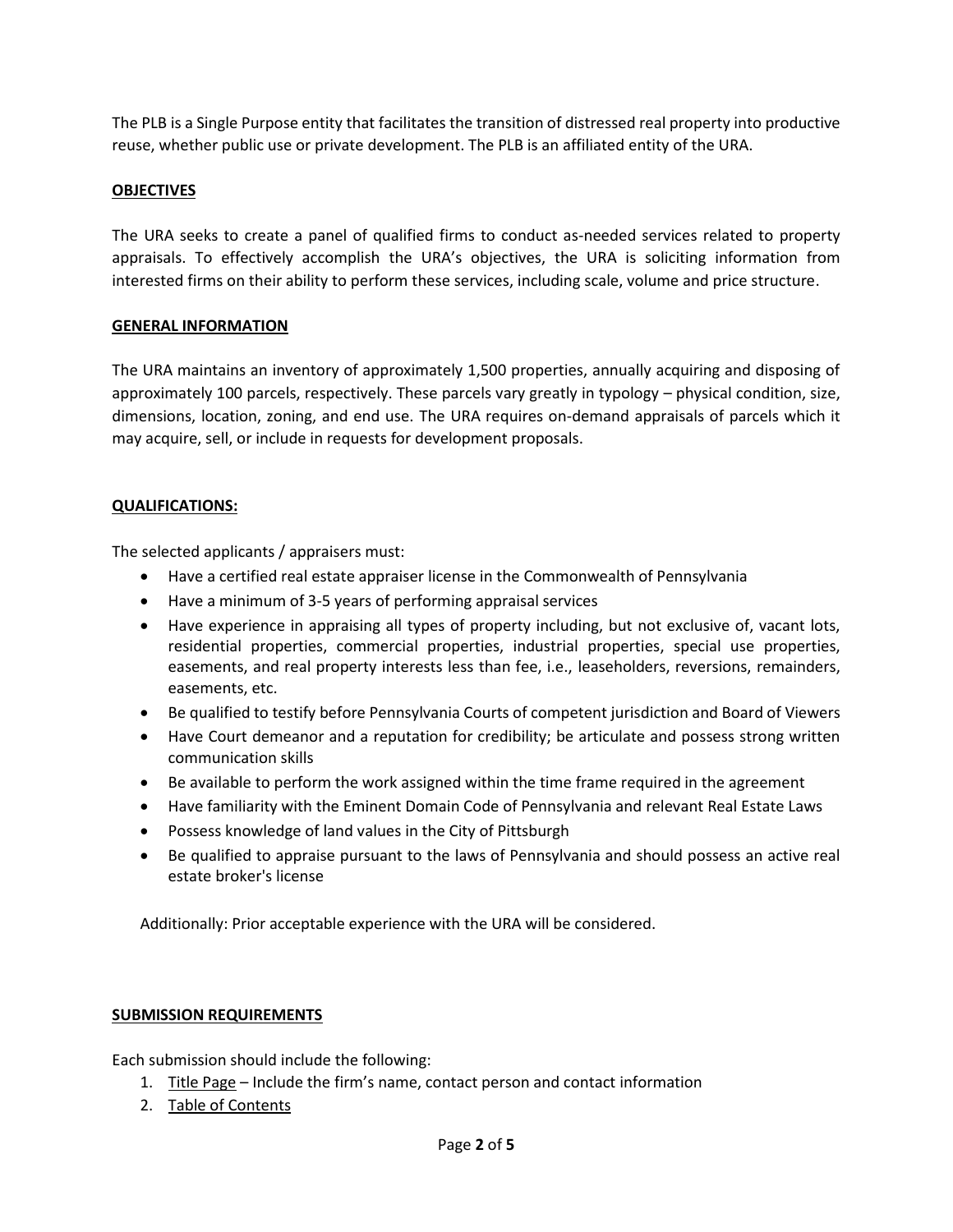- 3. Primary Qualifications Provide a brief narrative that explains why your firm is well qualified to provide the services for which your firm would like to be considered. Briefly describe similar work your firm or team has completed.
- 4. Firm Profile Provide a brief profile of your firm, including:
	- i. Number of total employees; and
	- ii. Number and names of employees who will be dedicated to the work
- 5. Biography of Key Personnel Identify the staff within the organization who will be actively working on this contract. Please include the individuals' relevant experience and their work location.
- 6. References Provide three (3) references from entities that have worked with your firm on similar projects. Provide only references who have directly worked with one or more members of the firm's proposed team. Include the reference's name, title, address, direct telephone number, and email address.
- 7. Minority and Women-Owned Business Enterprise Participation (MWBE) The URA is committed to diversity and inclusion within all of its programs and other activities. The URA encourages the full participation of minority and women business owners and professionals in this effort. The URA requires that all Applicants demonstrate a good faith effort to obtain minority and womenowned business participation in work performed in connection with URA initiatives.

A MWBE narrative needs to be included with the respondent's qualifications. The narrative should outline how the respondent plans to incorporate MWBE participation into this opportunity. MWBE participation can be satisfied by:

- i. Ownership/partnership of firm (Please note that ownership is defined as 51% or more);
- ii. Use of minority and/or women as part of the contracting team;
- iii. Subcontracting with organizations owned and controlled by minorities and/or women;
- iv. Firm's use of minority or women-owned businesses, in general, as vendors for legal, printing, office supplies, travel, etc.

Any questions about MWBE requirements should be directed to the URA's MWBE Program Office a[t mwbe@ura.org](mailto:mwbe@ura.org)

- 8. Fees –Describe you proposed fee structure (e.g., hourly, fixed fee per item, etc.) and include proposed rates.
- 9. Other Information Please provide any other information which you believe is pertinent to the URA's consideration of your firm.

# **INQUIRIES**

All inquiries related to this RFQ are to be directed by email to:

# **John Trainor**

[jtrainor@ura.org](mailto:jtrainor@ura.org)

**SUBMISSION DEADLINE: March 31, 2021 by 12:00 PM ET**

The Applicant should submit one (1) electronic copy delivered in PDF format via email to [jtrainor@ura.org](mailto:jtrainor@ura.org)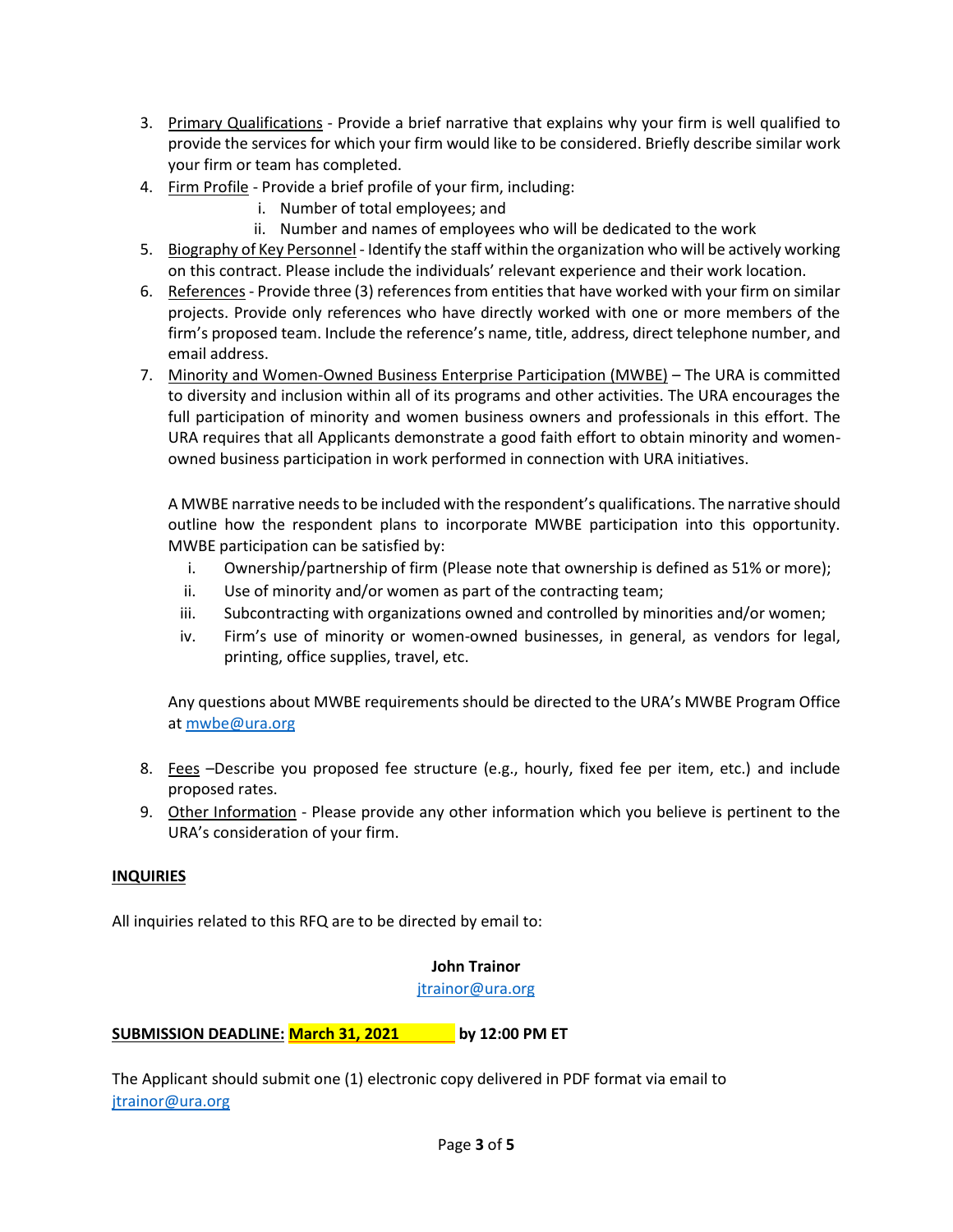# **REVIEW OF QUALIFICATIONS**

- The qualifications review committee ("Committee") will consist of the members of the URA Legal, Transaction and Compliance teams.
- The Committee will check responses against mandatory criteria. Responses not meeting all mandatory criteria will not be considered for review.
- Formal Interviews of applicants may be scheduled at the discretion of the Committee.
- During the evaluation process, the URA reserves the right to request additional information or clarifications from the Applicants or to allow corrections of errors or omissions.
- The Committee shall recommend to the URA Board of Directors a list of Applicants based upon their response to this RFQ.

| RFQ Evaluation Period                              |  |
|----------------------------------------------------|--|
| URA Board approval and final notification of firms |  |

## **SELECTION CRITERIA**

- Experience The applicant's experience in providing services similar to those within the Scope of Services described herein; the quality of the applicant's management, reputation and references; the applicant should have at least 3-5 years of experience providing the services specified in its response to organizations like the URA.
- Quality of Submission The quality of the submission and the degree to which it demonstrates the team members' full understanding of the ability to perform the services to be rendered; the content of the response should demonstrate the applicant's full understanding of the Objectives, along with sample materials.
- MWBE Respondent's strategy for incorporating MWBE participation in this opportunity.

#### **Mandatory Elements**

- 1. The applicant, including any and all team members, must have no conflict of interest with regard to any other work performed by the applicant for the URA or related entity.
- 2. The applicant must adhere to the instructions contained in this RFQ in preparing the submitted qualification response.
- 3. The Respondent must include a MWBE narrative.